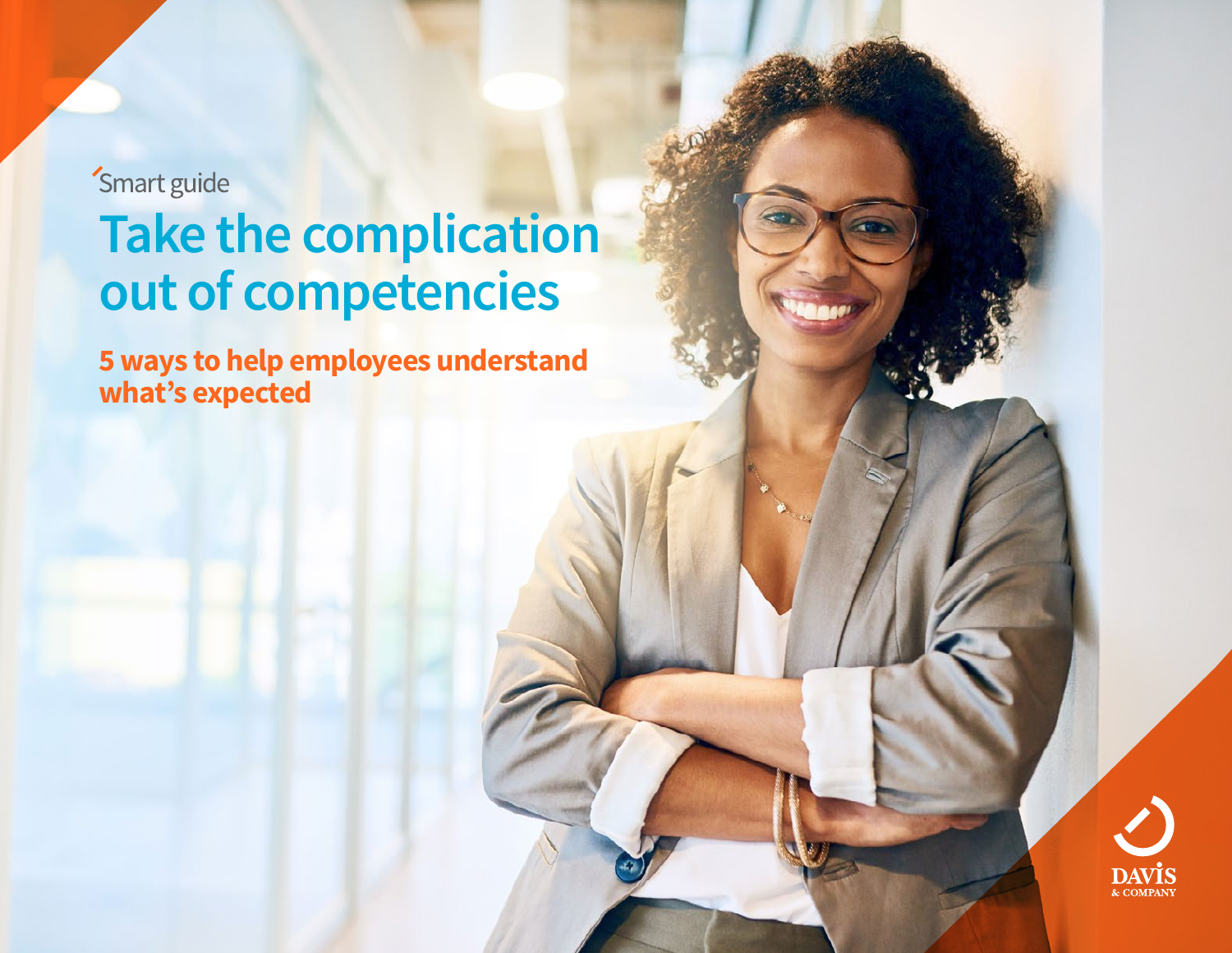

Employees want clear guidance about how to be successful. Job descriptions define what an employee should do, but don't describe *how* to do it.

So Human Resources often develops "competencies": the knowledge, behaviors and skills that define success for a particular job. (Some companies use other terms to refer to competencies, including "attributes" and "capabilities.")

The problem is that competencies are often complicated. They're usually expressed as an interlocking set of attributes that vary from job to job and from level to level. The terms may seem abstract or may be expressed in HR language employees are not familiar with.

As a result, employees may not readily understand how competencies work—how they align to a job description, for example, and how they relate to performance management. Competencies may, in fact, have the unintended consequence of resulting in less clarity, instead of more focus.

#### **How can you communicate competencies in a way that makes sense to**

**employees?** We'd like to show you how to make competencies meaningful and easy to put into action using five simple techniques. We'll use an example based on a company that has these competencies: focus on growth, teamwork, innovation and personal responsibility. Ready to get started? Let's go.



#### **5 ways to help employees understand what's expected**

Keep it simple................................. 3 Connect the dots............................. 4 Show employees how to take action..... 5 Coach managers on how to talk with their team members ............. 6 Keep up the momentum.................... 7 **51 2 3 4**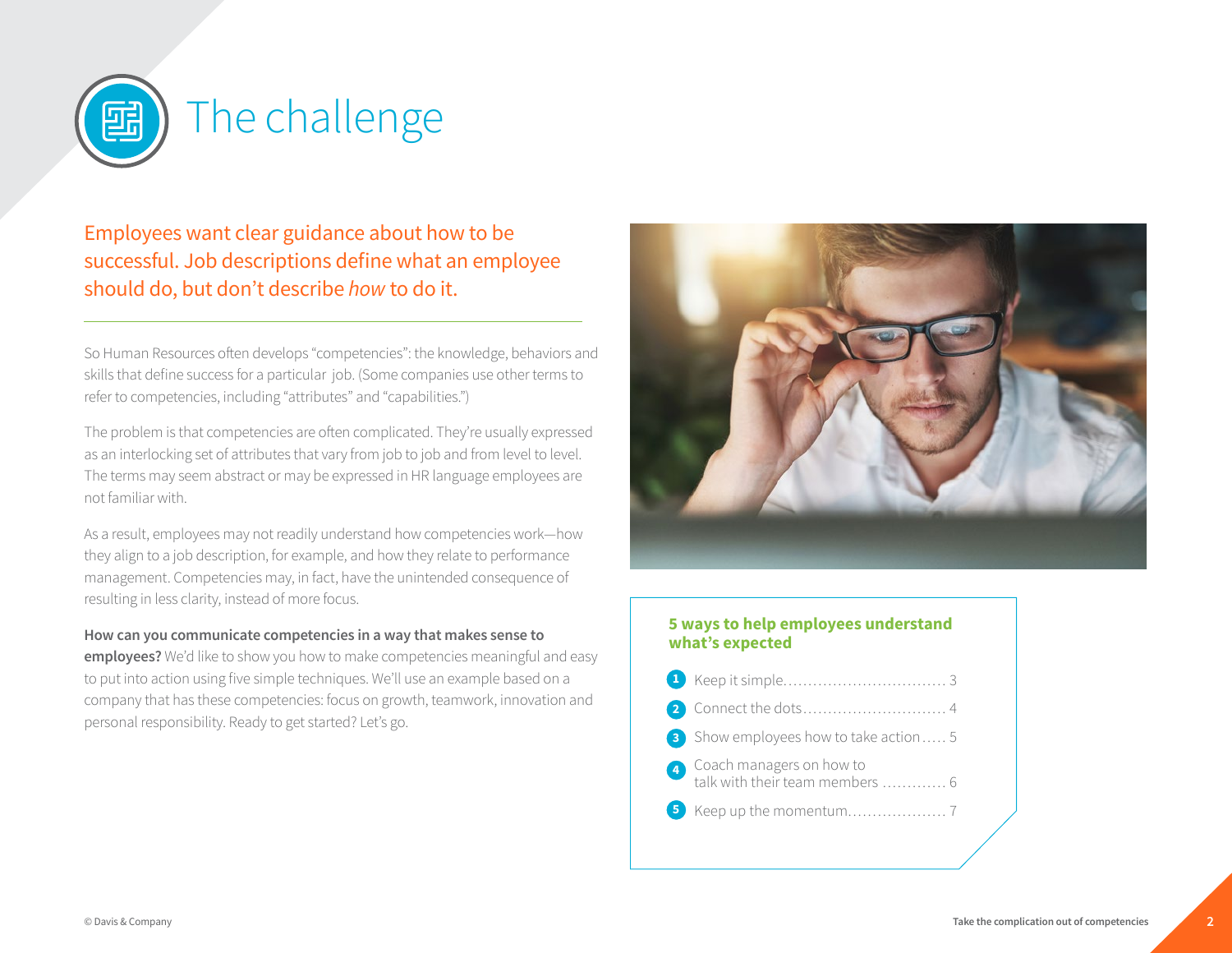

If employees are expected to demonstrate certain competencies in their work, they need to understand what each represents. Start by summarizing each competency in one simple sentence or phrase, using plain language.

### **The do's and dont's of defining competencies**

| Competency                        | Don't say this                                                                                             | Do say this                                                                                                             |
|-----------------------------------|------------------------------------------------------------------------------------------------------------|-------------------------------------------------------------------------------------------------------------------------|
| <b>Focus on</b><br>growth         | Optimize synergies to<br>ensure continued growth<br>and success in the face of<br>an evolving marketplace  | Understand how the<br>business environment is<br>changing, and seek ways<br>we can overcome those<br>challenges to grow |
| <b>Teamwork</b>                   | Leverage relationships<br>on every level to ensure<br>that all colleagues are<br>collectively contributing | Collaborate with others<br>to address issues, solve<br>problems and create new<br>ideas                                 |
| Innovation                        | Foster a strong culture<br>of appreciation for the<br>thoughts, values and<br>ideas of fellow colleagues   | Consider how a different<br>approach to an issue can<br>change the outcome                                              |
| <b>Personal</b><br>responsibility | Demonstrate a strong<br>passion and ownership<br>for your area of the<br>business that will inspire        | "Own" your job, and<br>manage it the way you<br>would a business you are<br>in charge of                                |



**Strive for an 8th grade reading level. You can check readability in Microsoft Word's "Spelling and Grammar" tool. Select "Options" > "Show readability statistics."**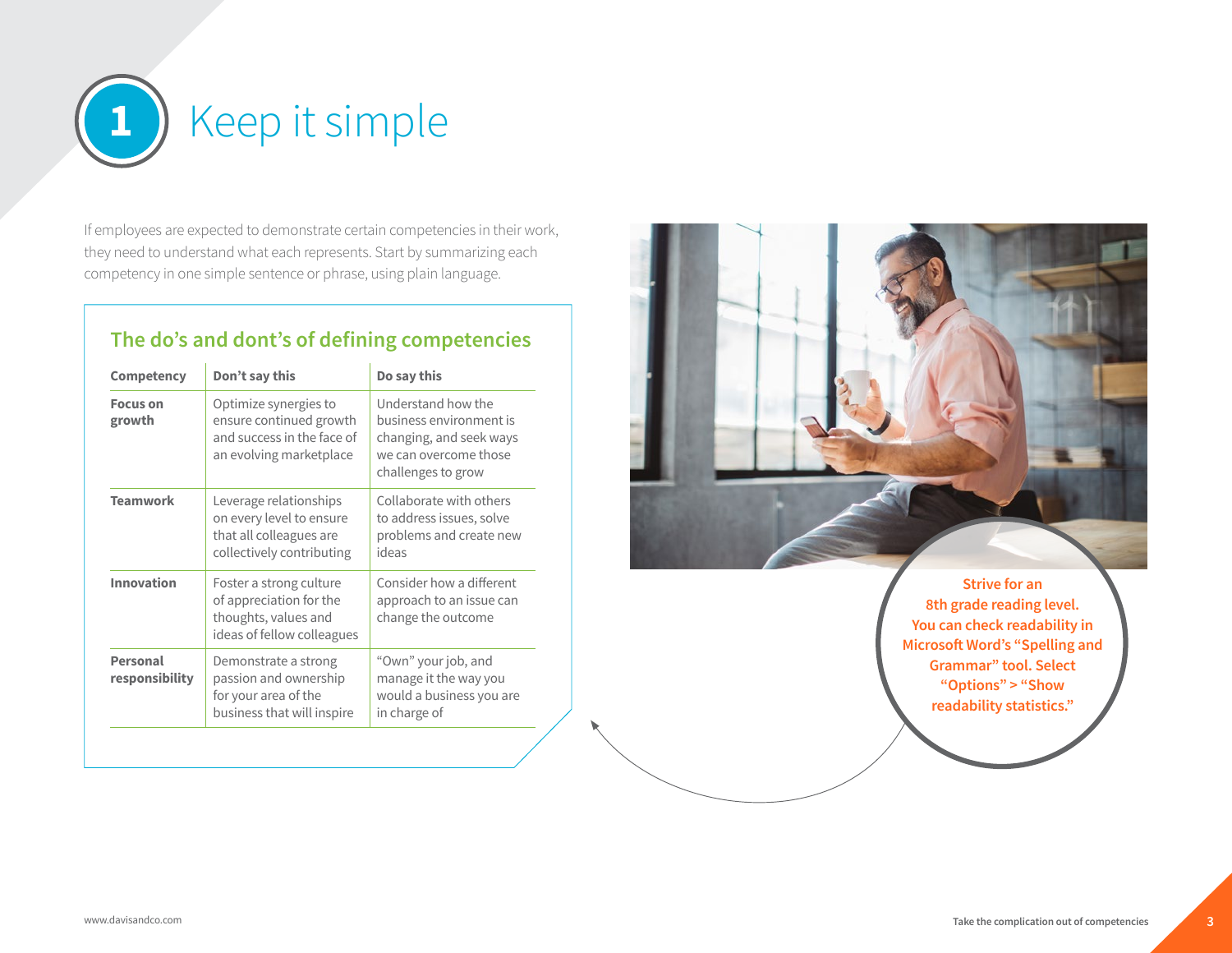

Show how competencies relate to other key concepts within the company. Use an infographic to show how the competencies connect to such concepts as company strategy and values.

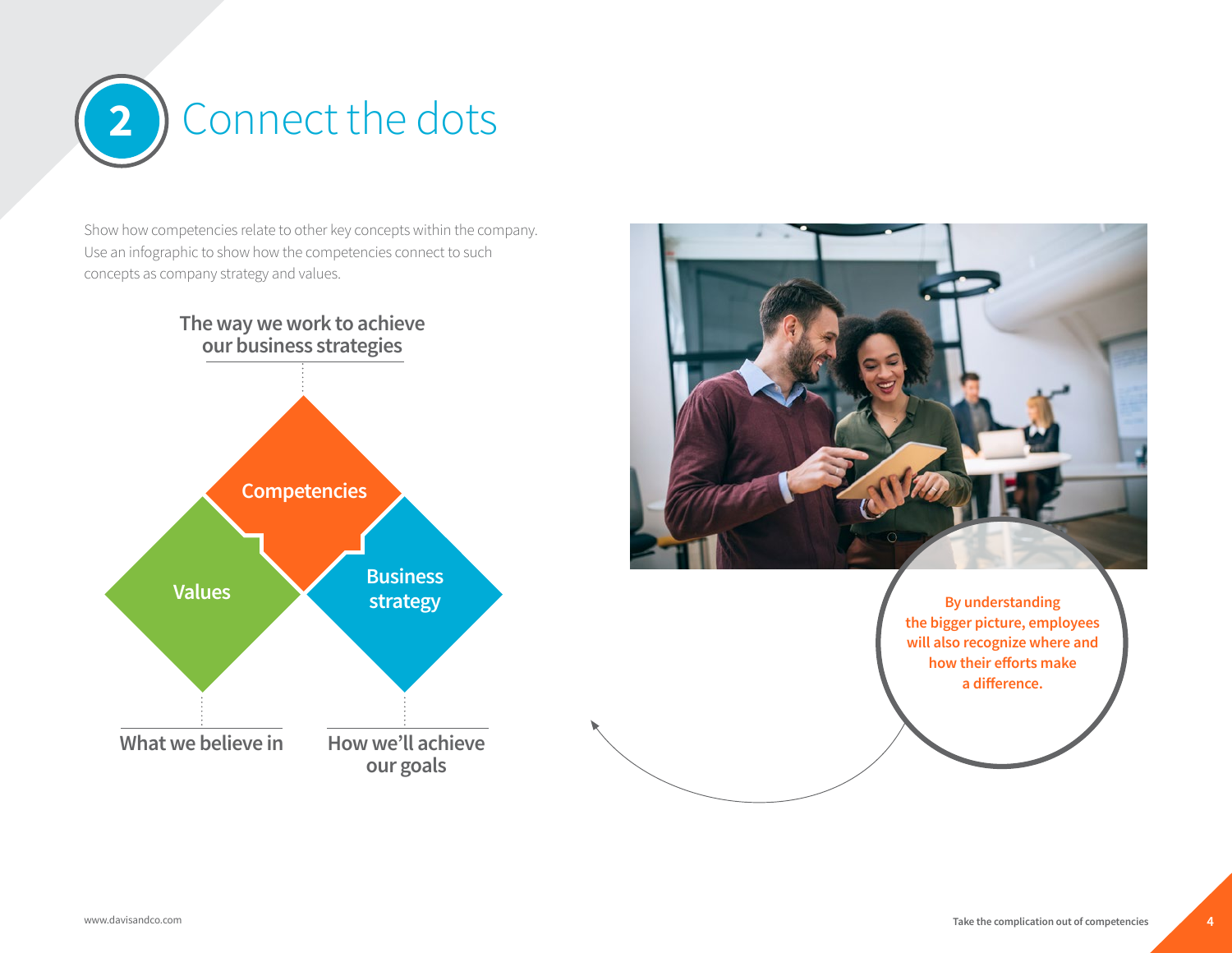# **3** Show employees how to take action

Provide scenarios employees can relate to, with fictional characters to represent a particular role. This helps employees see themselves in the situation.

For example: let's assume that one of the company's objectives is to increase the number of services it sells to a single client by 40%.

To achieve this objective, employees need to demonstrate each of the company's four competencies in different ways, based on level. Show the specific steps a sales manager can take by creating a persona.



**Scenarios reflect real situations so employees can see themselves in the example and know what's expected.**

#### **Create a persona**



Meet Emma. Emma is a sales manager, supporting key accounts. To be successful, she collaborates with business partners across the organization. To achieve our objective, here's what Emma needs to do.

| Competency                 | <b>Behavior</b>                     | <b>Action</b>                                                                                   |
|----------------------------|-------------------------------------|-------------------------------------------------------------------------------------------------|
| <b>Focus on</b><br>growth  | Anticipate customer<br>needs        | Schedule quarterly<br>meetings with each client to<br>understand challenges and<br>future goals |
| <b>Teamwork</b>            | Embrace cross-team<br>collaboration | Build one key relationship in<br>each business unit                                             |
| Innovation                 | Value the ideas of<br>others        | Schedule cross-team<br>brainstorming sessions<br>to develop new customer<br>approaches          |
| Personal<br>responsibility | Take ownership for<br>results       | Set a personal goal to<br>contribute to three cross-<br>service client wins                     |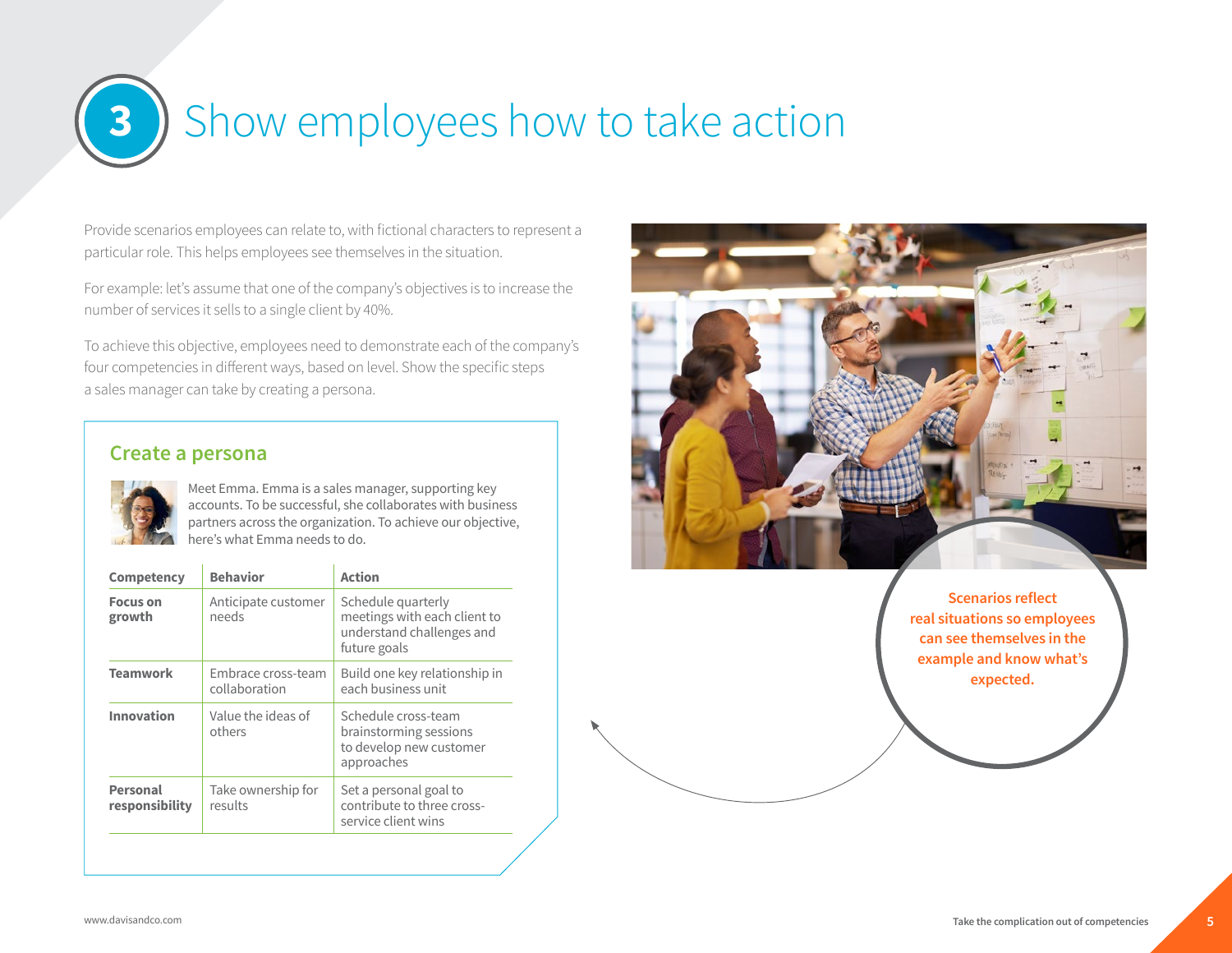## Coach managers on how to talk with their team members **<sup>4</sup>**

Employees rely on managers to interpret the big picture and convey "what it means to us"—what actions will drive the success of their department.

Help managers do that with a [toolkit](https://www.davisandco.com/sites/default/files/files_premium/dco_smartguide_commtoolkitsthatworkleadersmanagers.pdf) that gives them the information and resources they need to facilitate meaningful conversations with their team members.

#### **The elements of a toolkit**

- $\mathcal A$  **A message** from the CEO or CHRO
- **Details** on the importance of the manager's communication role  $\emptyset$
- **Key content** (an elevator speech and talking points)  $\emptyset$
- **One-page overview** of the competencies  $\circledcirc$
- Frequently asked **questions**  $\infty$
- **A discussion guide**—including scenarios like the one on page 5—for team meetings and individual conversations.

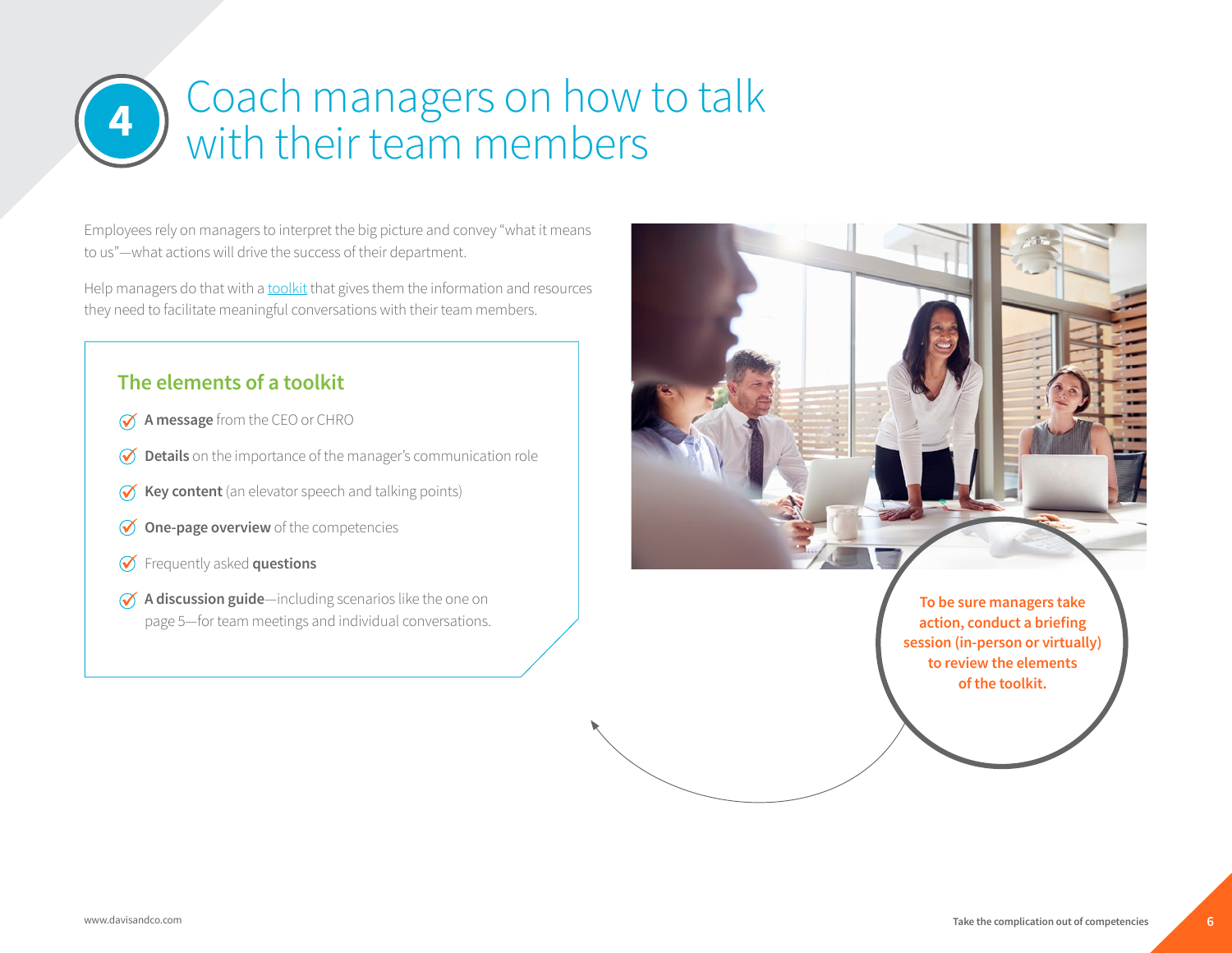# **5** Keep up the momentum

Introducing competencies is just the first step. To make them real for employees, it's important to provide ongoing reinforcement for how to demonstrate the competencies at each level of the organization.

### **Five ideas to keep the conversation going**

- **Create a guide** that illustrates the behaviors employees need to **1** demonstrate for each competency. If the behaviors vary by level, include that information so employees know what's expected throughout the organization.
- **Show how the competencies connect to performance—**the **2** combination of *what* employees do (measured through the goals they set) and *how* they deliver on them (measured through the competencies).
- **Encourage storytelling** throughout the organization that describes **3** how employees have successfully put specific behaviors into practice. Share these examples as a regular feature on your intranet.
- **Recognize achievements** during town hall meetings. Include **4** photos and employee quotes that bring a particular competency to life.
- **Help employees focus on the most important behaviors 5** to achieve the organization's objectives. For example, a team brainstorming session is an interactive way for work teams to identify actions they can take on a local level to support those behaviors.